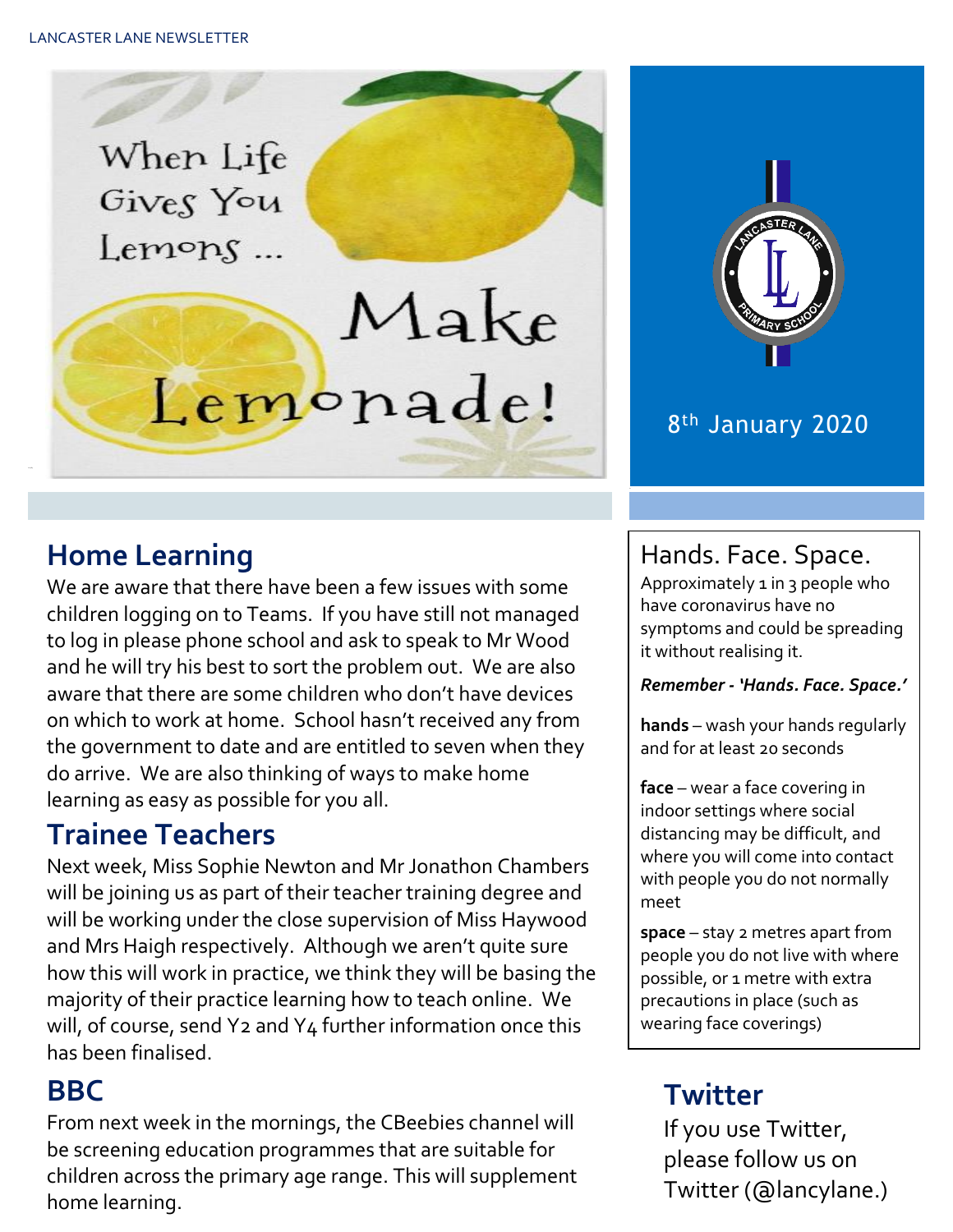#### **Welcome**

On Monday we welcomed Sophie and her family into Y4. Because of the heating breaking down and then lockdown, she was only able to have half a day actually in school but I am sure Miss Haywood will have some creative ways for Sophie and her classmates to get to know each other.



# **School Website**

You will be aware that home learning has different expectations this time compared to last time. The work your child's teacher sets will be more directed with an expectation that it is completed. However, we will continue to update the school website with supplementary ideas that you may wish to use at home.

#### **Photos**

This lockdown / home learning does have a different feel to it but please send in photos of any activities your child is doing. It is one way in helping us keep together as a community. Once both home and school have settled into a routine with home learning, we will look to plan out Special days (such as World Book Day or on Monday 11th January it's Jump in a Puddle and Splash your Friends Household Day - yes really!) **<https://www.daysoftheyear.com/>**

# **Weekly Challenge**

From next week, Mrs Geldard and Mrs Hankin will be posing a weekly challenge which we hope as many children / households as possible will complete. Further details will be sent out next week.

# **Congratulations**

Congratulations and best wishes to David (Y4) and his family on the birth of his little sister Cissy.

# **And finally ….**

Who knows how long this lockdown will last and this time we don't have benefit of the lovely sunshine. I know that for most of us at some point there will come a time when we are totally fed up and just had enough. Please always remember that there is always someone in school who you can phone to talk to even if it is just for a little chat to put the world to rights.